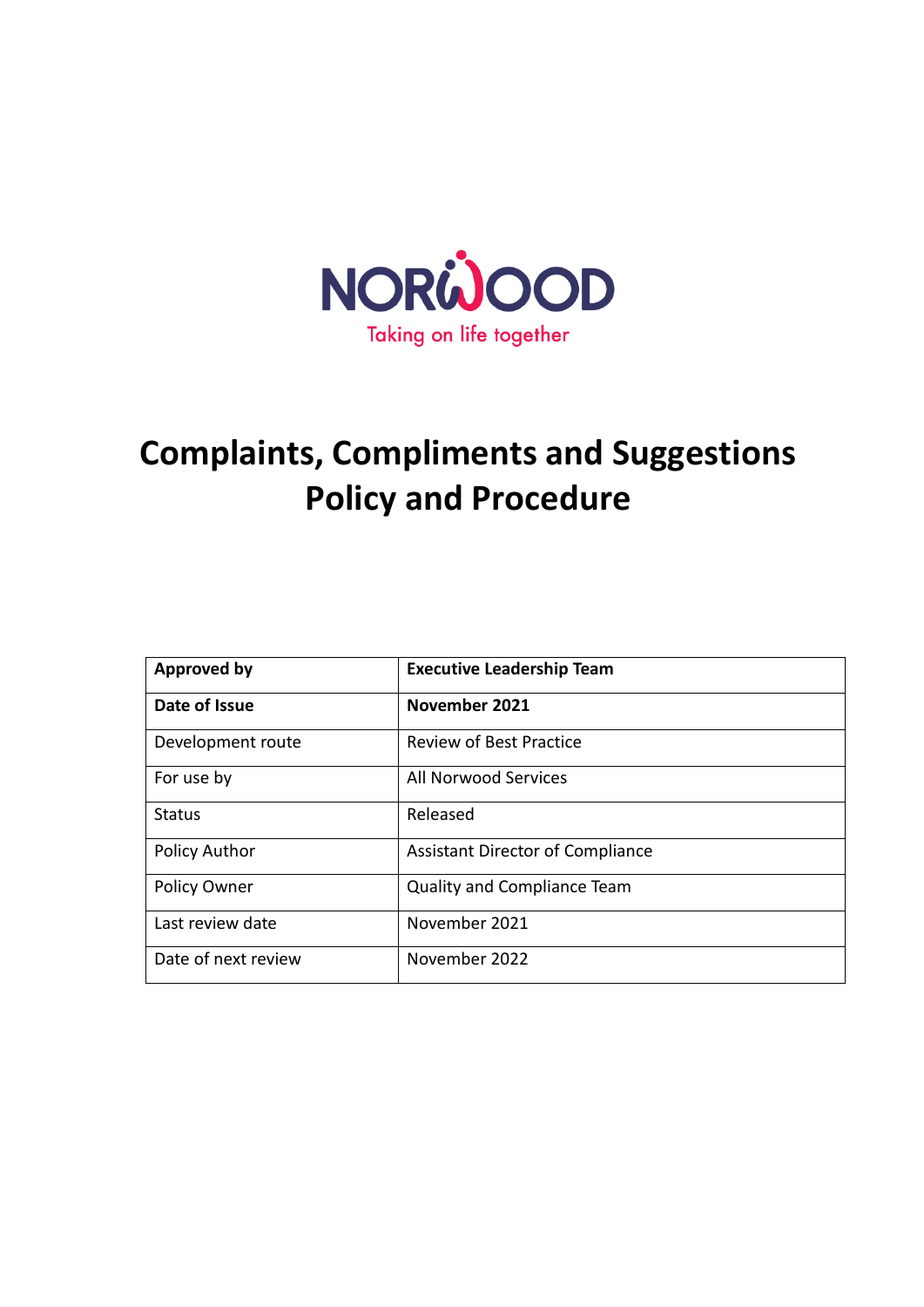

# **Version History**

| <b>Version</b> | Date issued   | <b>Approved by</b>           | <b>Summary of change</b>                                                                                                                                                                                                                                                                                                                                                                                                                                                                                                                                                                                                                  | Made by                                |
|----------------|---------------|------------------------------|-------------------------------------------------------------------------------------------------------------------------------------------------------------------------------------------------------------------------------------------------------------------------------------------------------------------------------------------------------------------------------------------------------------------------------------------------------------------------------------------------------------------------------------------------------------------------------------------------------------------------------------------|----------------------------------------|
| 1.0            | November 2021 | Executive<br>Leadership Team | Full review:<br>Changes to stages to simplify process.<br>Change of Policy title from Something to Say Policy and<br>Procedures: Comments, Complaints and Compliments to<br>Complaints, Compliments and Suggestions Policy and<br>Procedure.<br>Change in response timescales to reflect LGSO best<br>practice.<br>Correction to appeals contact addresses.<br>Inclusion of need to meet accessible information<br>standards and provide the policy in alternative formats.<br>Added complaints report template and letter templates.<br>This policy supersedes Something to Say: Comments,<br>Complaints and Compliments June 2019-0SO26 | Assistant<br>Director of<br>Compliance |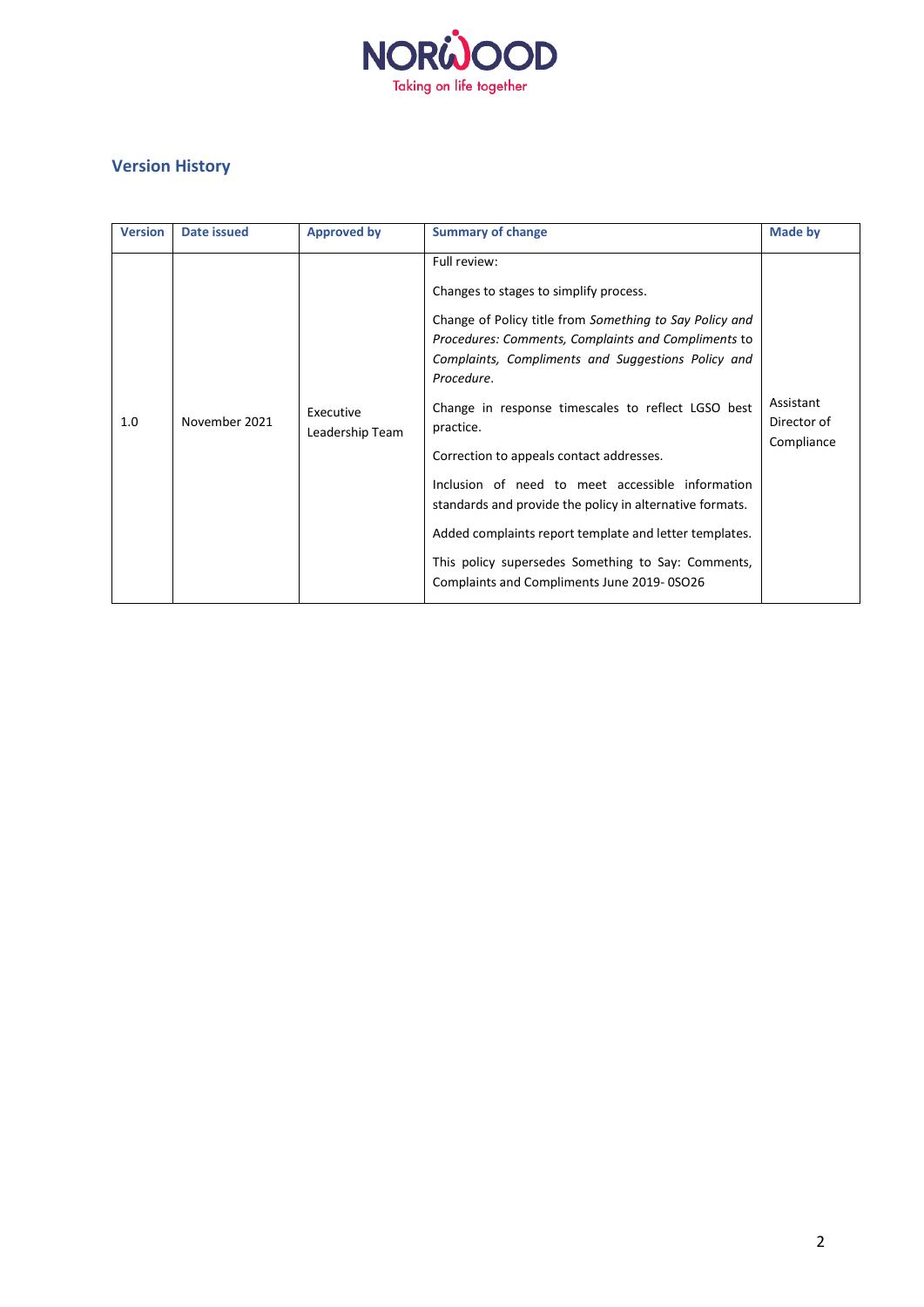

## **1.0 Purpose**

- To improve the quality of the People we Support's experience and ensure that their voice is heard.
- To ensure that all complaints and suggestions are promptly addressed, resolved, and shared within the agreed timescales to ensure that lessons are learned and that the learning improves service quality and delivery.
- To ensure that Norwood complies with any legal requirements, regulations, guidelines, and best practice.

## **2.0 Scope**

This policy applies to Norwood Adult Services, Children and Families, Corporate services, and all other Norwood functions.

## **3.0 Policy Statement**

We aim to provide a consistently high standard of service to everyone who uses or is impacted by our services, and we care about getting it right, ideally first time.

We recognise the importance of putting things right once we know something hasn't happened as it should. Our aim is always to maintain good working relationships with all people we support, their families, and other stakeholders. Norwood is committed to ensuring views about our services are valued and we actively encourage feedback. Complaints, compliments, and suggestions give us the opportunity to continually improve our service.

We foster an open culture which welcomes customer feedback. Listening and responding effectively is very important to us. We will not treat complainants differently because they have made a complain, they will be treated with courtesy, respect, and compassion. We recognise a complaint as 'an expression of dissatisfaction, however made, about the standard of service, actions or lack of action by the organisation, its own staff, or those acting on its behalf, affecting an individual resident or group of residents, or tenant's' donors, volunteers or in the case of our children and families' services, any child, or their family. Norwood is open to all forms of feedback and will look to consider all interactions that may help us to improve. These may include face to face, in writing (both letter and email), telephone and via social media.

Norwood will ensure that our complaints and compliments procedure is fair and transparent and does not discriminate directly or indirectly because of the following:

- Age
- Being or becoming a transsexual/transgender person
- Being married or in a civil partnership
- Being pregnant or on maternity leave
- **Disability**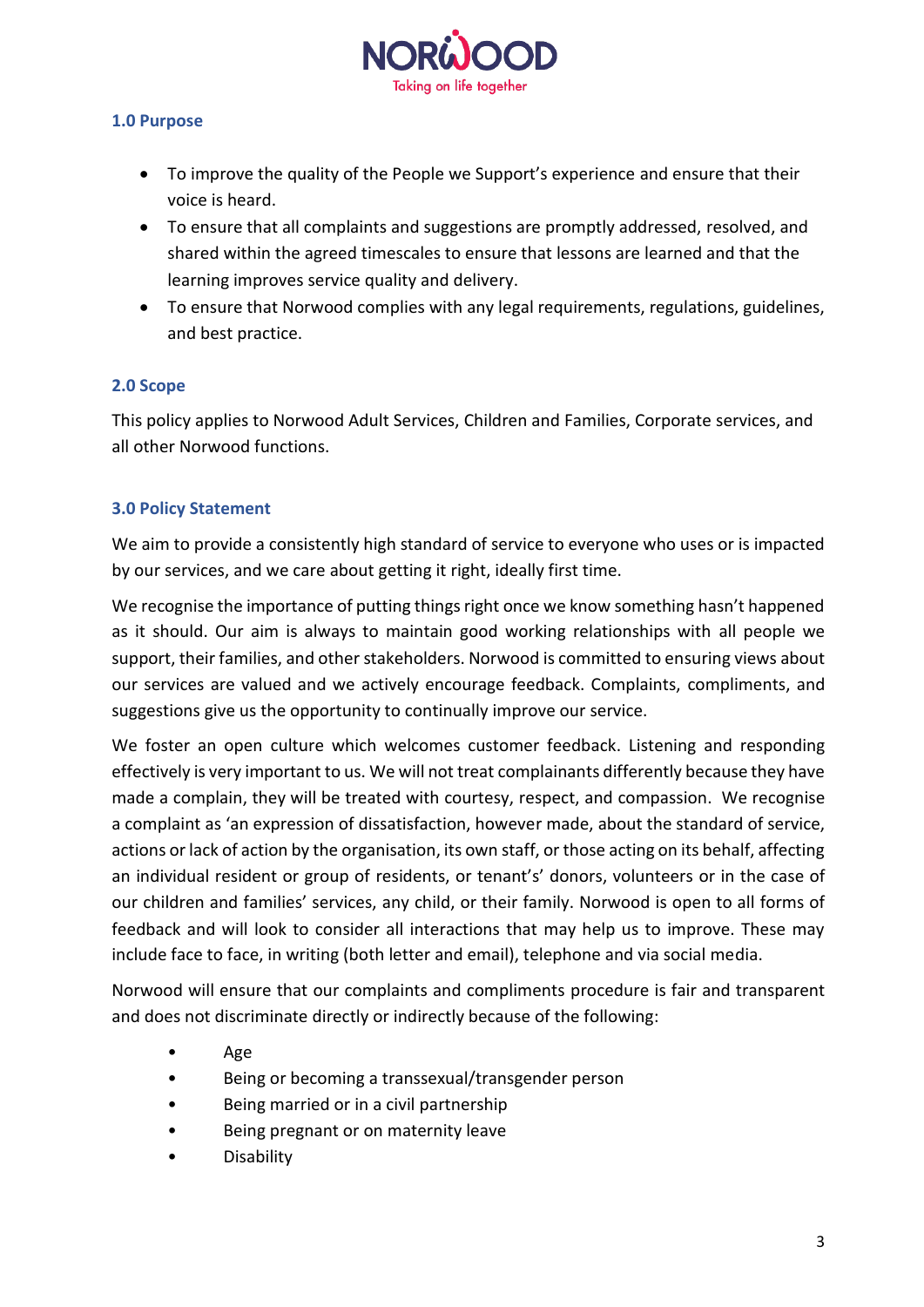

- Race including colour, nationality, ethnic or national origin
- Religion, belief, or lack of religion/belief
- Sex
- Sexual orientation

We will ensure that the process of how to make a complaint and the feedback is provided in a way to make it easy to raise a complaint or give feedback and is in a format that the complainant can understand.

Complaints or concerns by staff will be addressed via the grievance process if the complaint or concerns relates to them individually or the Whistleblowing procedure where a protected disclosure is made. Where concerns are raised that a Person we Support is at risk of harm or has been harmed we will follow our Safeguarding Policy and Procedure and where required, will contact the Police without delay and will seek guidance from our Local Authority Safeguarding Team. We will notify the Care Quality Commission in line with our statutory duty.

Norwood understands our statutory obligations in respect of the Duty of Candour and will ensure we follow the agreed policy and procedure.

# **4.0 Responsibilities**

## **Board of Trustees**

The Board of Trustees are responsible for ensuring the complaints policy is in place, reflects best practice and is adhered to including reporting of themes and trends and reporting to the Charity Commission. Any complaints received directly by individual board members or Norwood members will be managed via the complaints procedure detailed in this policy's associated procedure.

## **Norwood Executive Leadership Team**

The Executive Leadership team at Norwood is responsible for ensuring compliance with this policy, regulations, improvement planning and having arrangements in place to provide information in response to complaints within their department to the Customer Relations Manager. Any complaints submitted directly to any of the Executive Leadership Team including to the Chief Executive Officer, will be managed via the complaints procedure detailed in this policy's associated procedure. The team also are responsible for ensuring a positive culture using complaints and feedback to improve services for the people we support, ensuring learning from complaints is applied.

The Assistant Director of Compliance is accountable for the overall policy and is responsible for its implementation and for ensuring compliance and ensuring timely reporting on Complaints to the board.

Complaints about fund raising, donations, legacies or the Executive Leadership team will be managed by the Human Resources Director. Complaints about the CEO or Trustees will be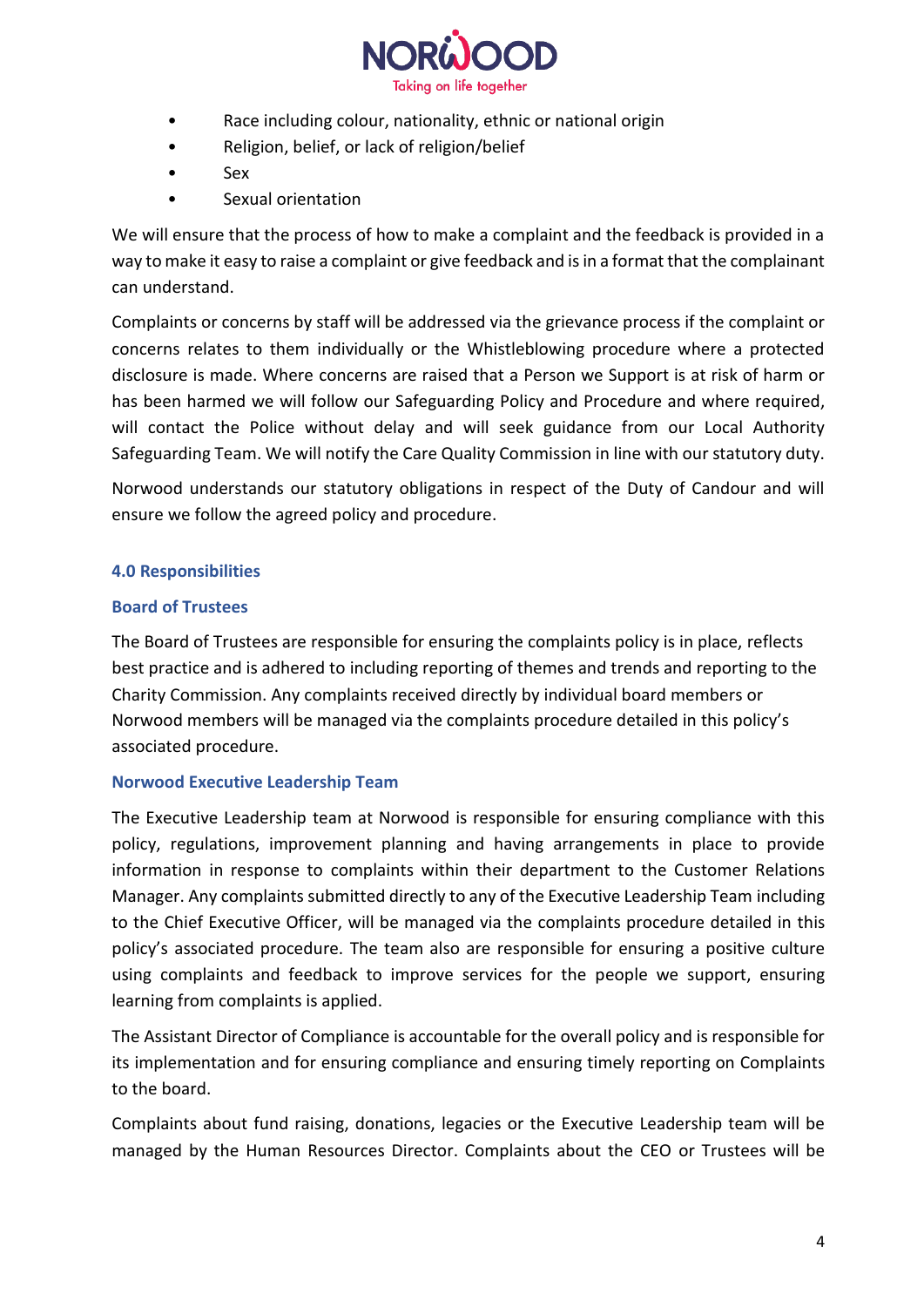

managed by the Chair of the Audit and Risk Committee. Complaints about the Human resources director will be managed by the CEO.

# **Operational Management and Heads of Service**

Heads of Service and Operations Managers are responsible for ensuring that complaints are escalated in line with the Norwood procedure, responded to within the defined timescales and documented. Additionally, they have responsibility for ensuring, where required that a complaints investigator is appointed with the appropriate level of seniority and understanding of how to conduct a robust and transparent investigation.

## **Registered Manager**

The Registered Manager is accountable for ensuring that the People we Support, their families and those important to them, understand how to make a complaint about any aspect of our service. This information will be provided in a way that they can understand and where required they will be signposted to an independent advocate.

The Registered Manager will ensure that the complaint is escalated to the Customer Relations Manager as soon as they are made aware of the issue and that the complaint is acknowledged by the Registered Manager within 3 working days and a full response within 28 days is sent to the complainant and CQC. The Registered Manager is accountable for ensuring a record is made of all complaints made within the service and that this is held with the services complaints log and in the relevant individual's file.

#### **All Staff**

All staff have a responsibility to ensure they know to support someone to make a complaint about any aspect of Norwood's services. Where a member of staff has concerns that a person we support is at risk of harm or has been harmed, they must escalate their concerns immediately following the Norwood Safeguarding Policy and Procedures. Where a member of staff is concerned that their concerns are not being acted upon, they must raise a concern via Norwood's Whistleblowing Procedure without delay. If a Person We support is in immediate danger the member of staff must call 999.

This complaint policy will be visible within each service, on the website and will be provided to each person we support. We will ensure that the information is shared in a format that can be understood by the person who may wish to make a complaint. An easy read version sits along side this policy and is supported by an easy read complaints leaflet for each service.

## **5.0 One Complaint, One Response**

Norwood will follow the [Local Government and Social Care Ombudsman guidance](https://www.lgo.org.uk/assets/attach/4355/Single-comms2-v2.pdf) for best practice where the Person we Support is receiving services from more than one organisation, we will ensure they can make a complaint to anyone and be provided with a single response following a joint investigation.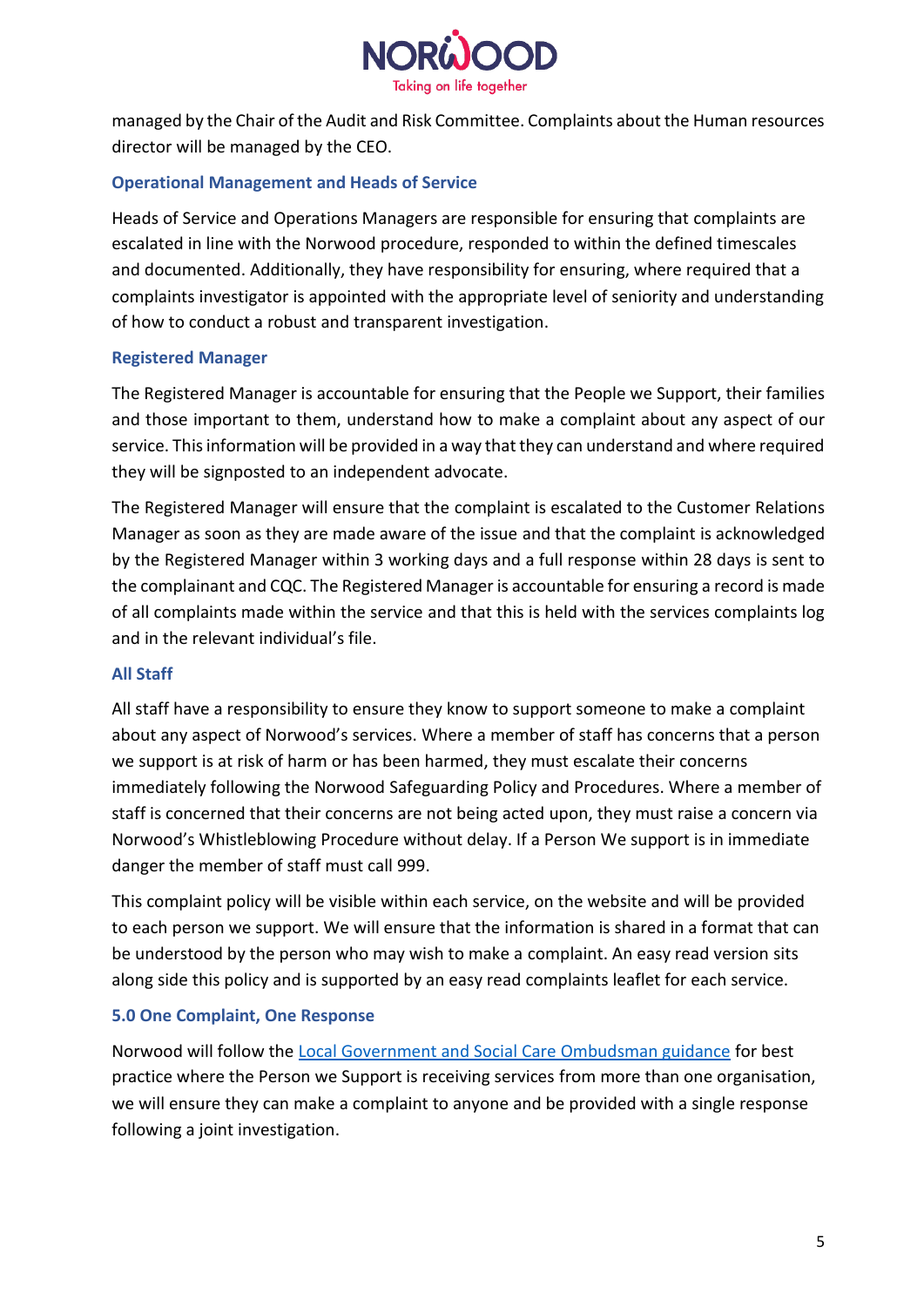

## **6.0 Procedure**

## **Making a complaint**

Anyone affected by the way Norwood provides services can make a complaint. The person making a complaint doesn't have to use the word complaint for it to be treated as a complaint. A complaint can be made, or a concern can be raised as follows:

- In Person
- Through a Team member, for example a support worker or manager
- Through an advocate or representative
- By telephone on the complaints phone number **07808 200 302**
- By letter
- By email to the manager
- By email to the complaints email address: [complaints@norwood.org.uk](mailto:complaints@norwood.org.uk)
- By our website<https://www.norwood.org.uk/pages/about/talk-to-us/>

#### **7.0 Who can make a complaint?**

A complaint can be made by:

- A Person we Support
- A Group of Tenants or Residents we Support
- Someone acting on behalf of a Person We Support and with their written consent, e.g., an advocate, relative, Member of Parliament
- Someone acting on behalf of a Person We Support who is unable to represent his or her own interests, provided this does not conflict with the Person's right to confidentiality or a previously expressed wish of the Person.
- A Donor
- A Volunteer
- A Parent
- An Advocate
- A Child we support

#### **8.0 Complaints Procedure - Stage 1**

#### **Step 1**

When a complaint is raised to staff, staff will try to resolve it immediately to the satisfaction of the person making the complaint.

#### **Step 2**

Staff will apologise for the fact that there was the need to complain in the first instance and explain the complaints process as described in the procedure steps.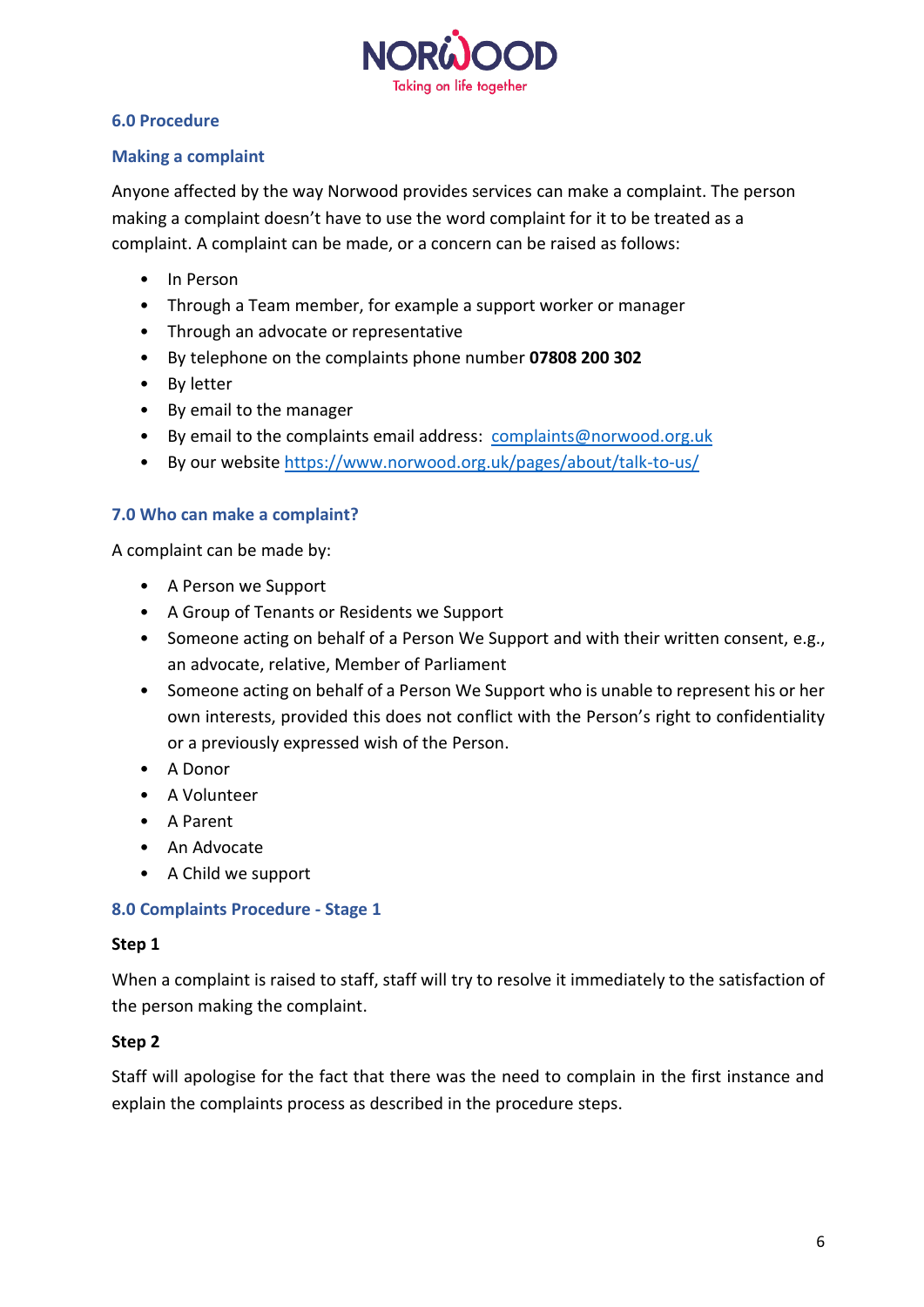

# **Step 3**

Staff will report the complaint to the most senior member of staff on duty and the complaint will be logged in the service or departments complaint file. This must then also be reported to [complaints@norwood.org.uk.](mailto:complaints@norwood.org.uk)

## **Step 4**

Formal acknowledgement of all complaints received (whether verbal or written) will be sent by the service or department manager within **3 working days** to the person making the complaint. This can be via letter or email. The acknowledgement will include:

- An invitation to meet and discuss the complaint
- Who will be investigating the complaint
- How the investigation will be handled the response should state what the investigation will be focused on
- A time limit for the investigation to be concluded. **This will state 28 days**
- The complaints procedure and contact details of bodies that can be accessed in the event of dissatisfaction with the outcome of the investigation

The acknowledgement must also be sent to [complaints@norwood.org.uk](mailto:complaints@norwood.org.uk)

# **Step 5**

The Operations Manager / Head of Service / Department Head must identify a complaints investigator who will conduct the compliant investigation. This must be carried out and completed within **28 working days**. In exceptional circumstances, where the investigation is complex this may be extended. However, the person who made the complaint must be informed and told when they will receive an outcome.

Following a full investigation, a response letter will be sent, and this will include the following:

- A summary of the issue from the complainant's point of view.
- Details of the evidence and sources consulted to investigate the issue fully and fairly.
- A presentation of the findings for each issue clearly and concisely described.
- A conclusion, stating clearly whether the issue is "upheld", "partially upheld" or "not upheld"; unless it is ineligible, in which case the reason for this will be given, e.g., out of time or out of jurisdiction.
- An explanation of the outcome and whether any remedial action or learning points arise from the investigation of that issue.
- An apology where the issue is upheld, and shortcomings or failings have been found
- The complainant's rights if not satisfied with the outcome to refer to the Local Government and Social Care Ombudsman.
- A signature from the most senior person within the service e.g., Operations Manager or Head of Service or Department.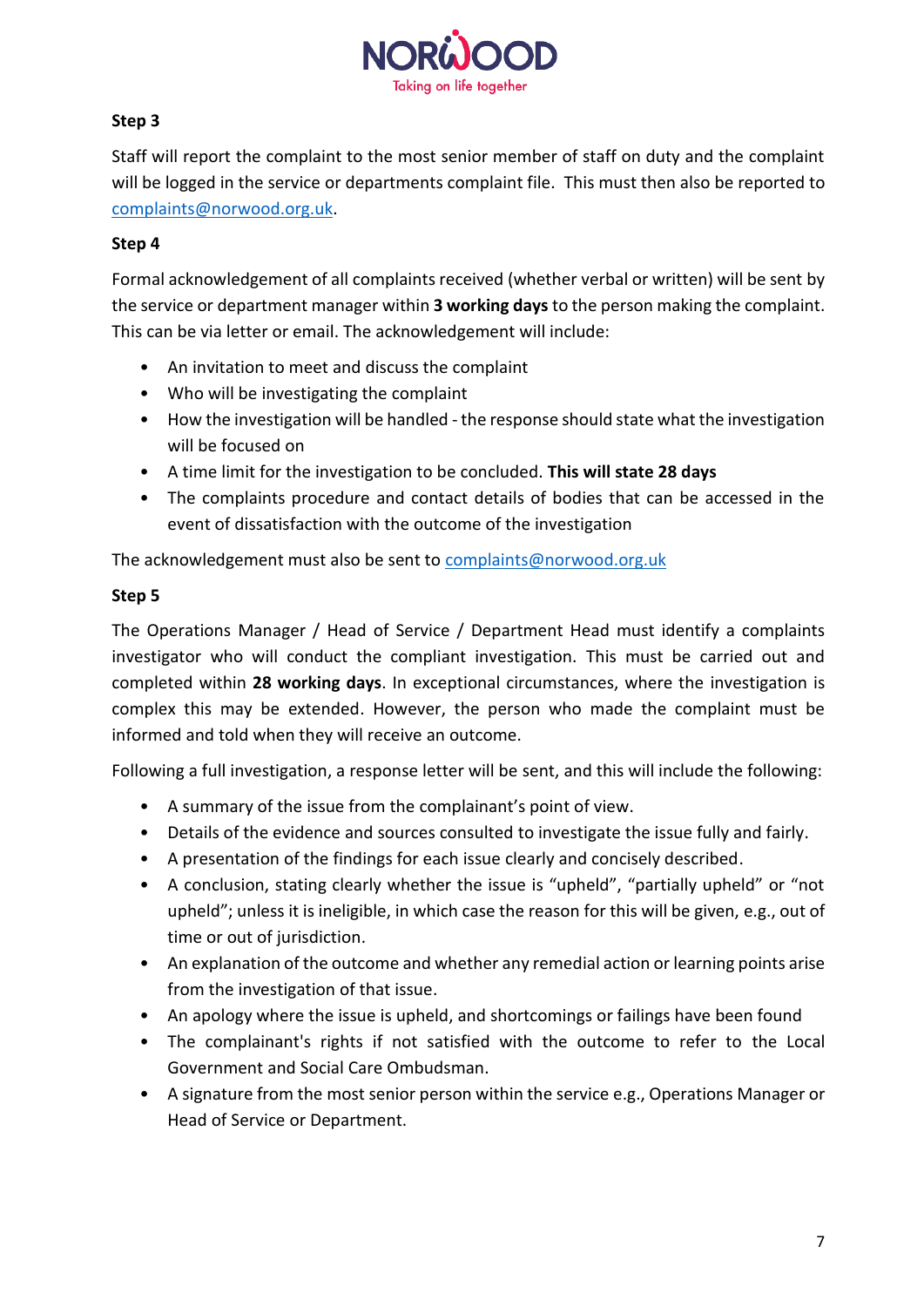

## **Step 6**

The complaint will be closed once confirmation has been received that there is satisfaction with the outcome. In the event of dissatisfaction, Norwood will support the complainant to access further support. All complaint investigation documentation and the final letter must be sent to [complaints@norwood.org.uk](mailto:complaints@norwood.org.uk) before the complaint can be closed.

#### **9.0 Appeals Process - Stage 2**

After receiving the outcome of the in-depth investigation, the complainant has ten working days to consider this. If they are dissatisfied with Norwood's response, they must contact the Complaints Officer within that period. The Complaints Officer will acknowledge this within 3 further working days.

The Complaints Officer will arrange a review panel whose purpose is to consider the investigation and form a view about the extent to which it has satisfactorily addressed the original complaint. The Complaints Officer should aim to convene the review panel within 20 working days of receiving the appeal against the formal stage outcome. The review panel will not reinvestigate complaints, but it will consider the adequacy of the in-depth investigation and try to resolve the complaint.

If the complaint concerns a service involving a child, the panel must consist of a new independent person, a senior manager, and a lay leader (one of whom will be the chair). If the complaint is about anything else, the panel must consist of three people, chosen to reflect the nature of the complaint. The chair of the review panel should invite the complainant to the review panel meeting and any other appropriate people such as witnesses. The Complaints Officer must also attend the review panel

#### **10.0 Internal escalation and appeals**

A resident or tenant (or representative) can request that their complaint be escalated to stage 2 if they are dissatisfied with the initial response at stage 1. There may be rare and exceptional circumstances where it is necessary to immediately escalate a new complaint to the final stage of the internal process. This will be at the Director's discretion.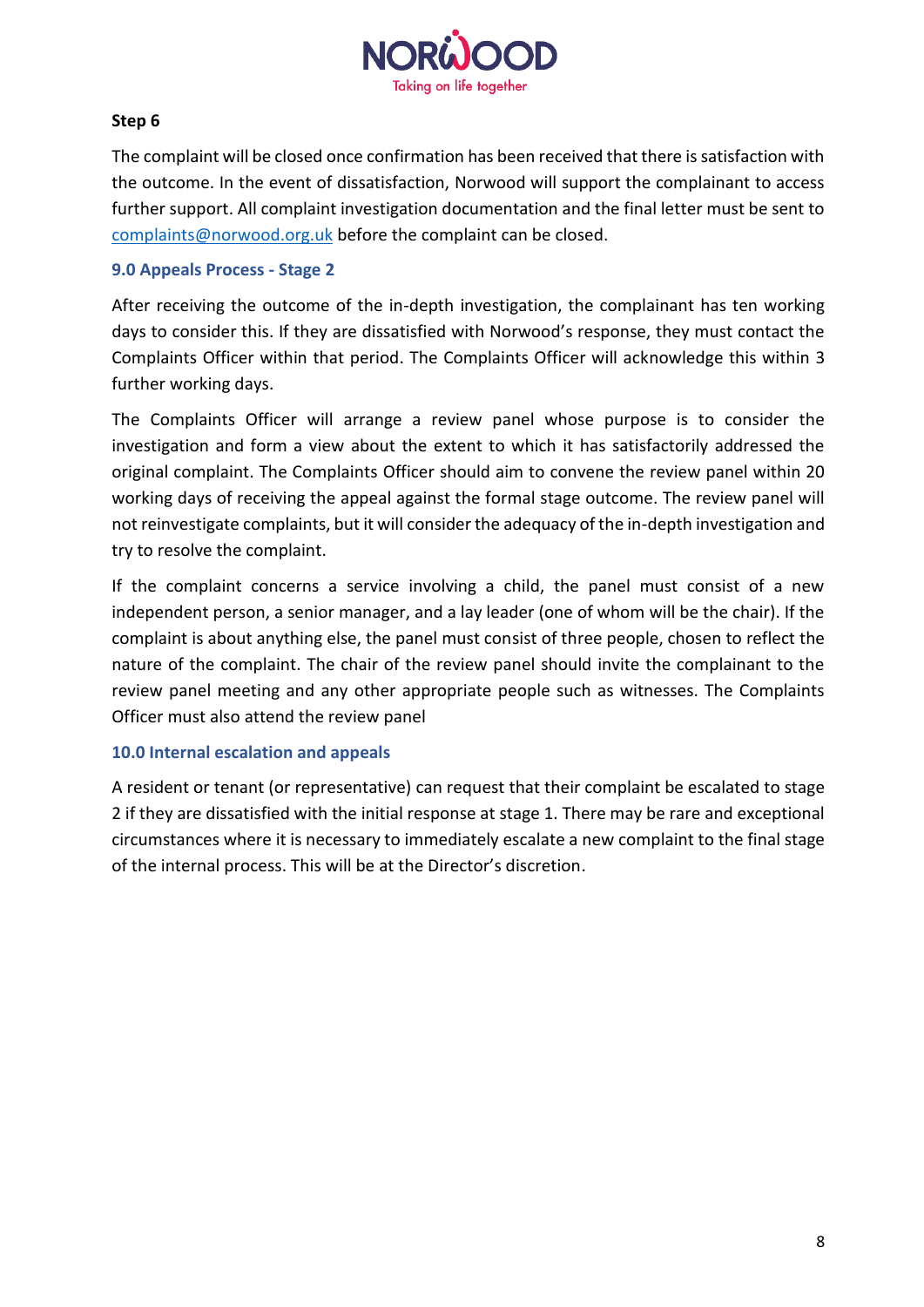

## **11.0 Unresolved Complaints - External Stage**

There are many bodies that can support or will need to be informed of unresolved complaints:

| <b>Care Quality</b>                                                                         | Website: www.cqc.org.uk                                                                   | Care Quality         |  |  |  |  |
|---------------------------------------------------------------------------------------------|-------------------------------------------------------------------------------------------|----------------------|--|--|--|--|
| <b>Commission</b>                                                                           | Email: enquiries@cqc.org.uk                                                               | Commission,          |  |  |  |  |
|                                                                                             |                                                                                           | National             |  |  |  |  |
|                                                                                             | Phone: 03000 616161                                                                       | Correspondence,      |  |  |  |  |
|                                                                                             |                                                                                           | Citygate,            |  |  |  |  |
|                                                                                             |                                                                                           | Gallowgate,          |  |  |  |  |
|                                                                                             |                                                                                           | Newcastle upon       |  |  |  |  |
|                                                                                             |                                                                                           | Tyne                 |  |  |  |  |
|                                                                                             |                                                                                           | NE14PA               |  |  |  |  |
| The Local Government and Social Care Ombudsman (for those Service Users that are            |                                                                                           |                      |  |  |  |  |
| funded by local authority-funded social services care or self-funded). Individuals have the |                                                                                           |                      |  |  |  |  |
|                                                                                             | right to raise their complaint to the Local Government and Social Care Ombudsman. This is |                      |  |  |  |  |
|                                                                                             | a free service and individuals can contact their Local Government and Social Care         |                      |  |  |  |  |
| Ombudsman as below:                                                                         |                                                                                           |                      |  |  |  |  |
|                                                                                             |                                                                                           |                      |  |  |  |  |
| <b>The Local</b>                                                                            | Website: www.lgo.org.uk/how-to-complain                                                   | The Local            |  |  |  |  |
| Government                                                                                  | Email: advice@lgo.org.uk                                                                  | Government           |  |  |  |  |
| and Social                                                                                  |                                                                                           | Ombudsman,           |  |  |  |  |
| Care                                                                                        | Phone: 0845 602 1983 or 024 7682 1960,                                                    | PO Box 4771,         |  |  |  |  |
| <b>Ombudsman</b>                                                                            |                                                                                           | Coventry<br>CV4 OEH  |  |  |  |  |
|                                                                                             |                                                                                           |                      |  |  |  |  |
| <b>Ofsted - For</b>                                                                         | Website:                                                                                  |                      |  |  |  |  |
| Children and                                                                                | www.gov.uk/government/publications/whistleblowing-                                        |                      |  |  |  |  |
| Family                                                                                      | about-childrens-social-care-services-to-ofsted                                            |                      |  |  |  |  |
| services                                                                                    | Email: enquiries@ofsted.gov.uk                                                            |                      |  |  |  |  |
|                                                                                             | Phone: 0300 123 1231                                                                      |                      |  |  |  |  |
| <b>Fundraising</b>                                                                          | Website:                                                                                  | Fundraising          |  |  |  |  |
| regulator -                                                                                 | https://www.fundraisingregulator.org.uk/complaints                                        | Regulator            |  |  |  |  |
| Poor                                                                                        |                                                                                           | 2nd Floor,           |  |  |  |  |
| fundraising                                                                                 | Phone: 0300 999 3407                                                                      | <b>CAN Mezzanine</b> |  |  |  |  |
|                                                                                             |                                                                                           | 49-51 East Road      |  |  |  |  |
| practice                                                                                    |                                                                                           | London,              |  |  |  |  |
|                                                                                             |                                                                                           | <b>N1 6AH</b>        |  |  |  |  |

#### **Local Authority Complaints Teams**

Individuals have the right to raise concerns and complaints about adult social care regardless of whether they pay for their own care and support or if the Council funds it. Individuals can make a complaint about Norwood where we provide services on the Council's behalf.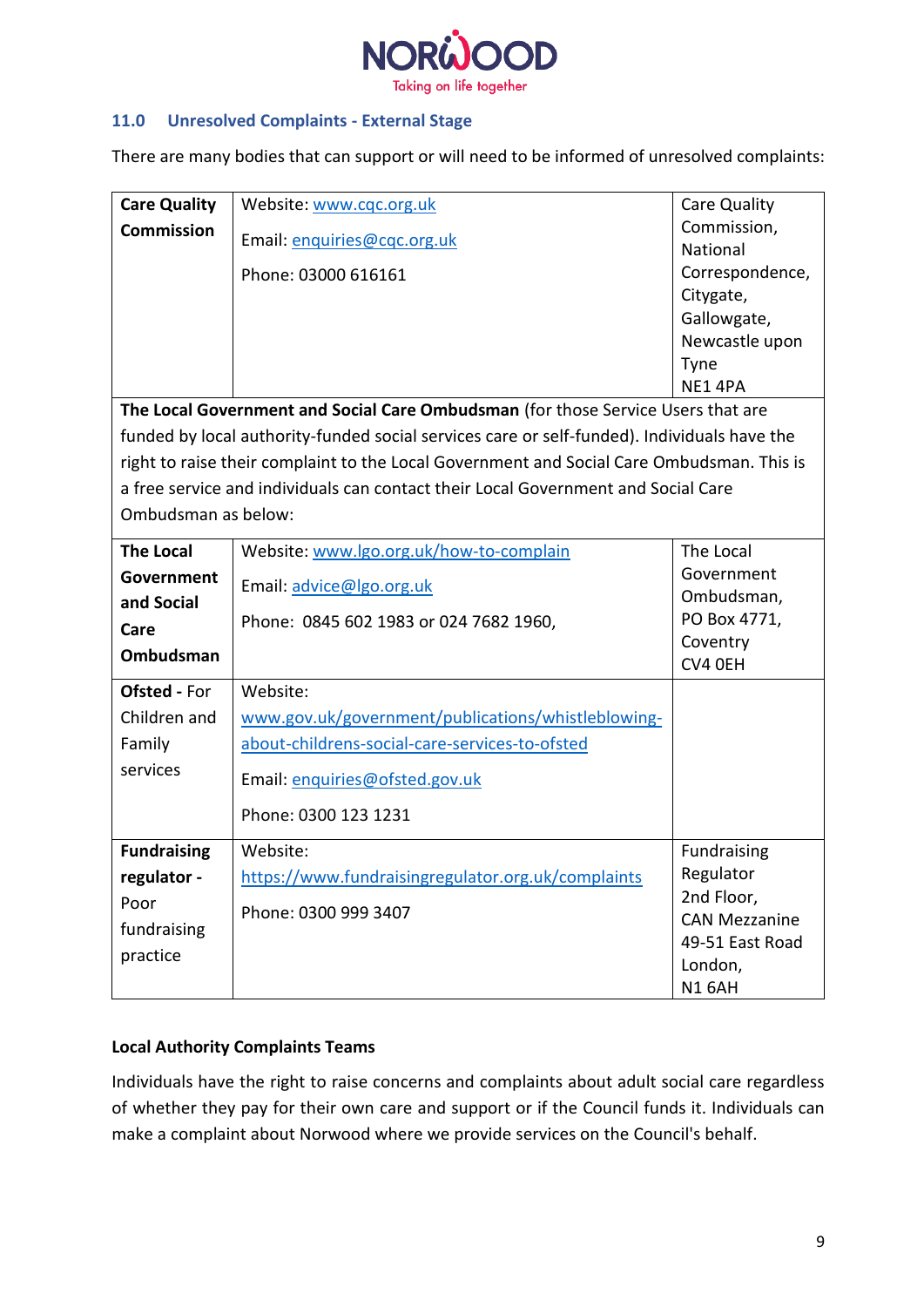

## **Professional Bodies**

If a complaint involves the serious misconduct of a healthcare professional, their relevant professional body can be informed, and this is determined on an individual case basis in discussion with the Senior Manager within the service

For any external bodies managing complaints, Norwood will work with the external body providing information as requested within any agreed timescales expected.

## **Complaint involving a child**

If the complaint concerns a service involving a child, the Investigating Complaints Officer must also appoint an Independent Person to work alongside the Investigating Officer to form an independent view of the complaint. The Independent Person should provide an independent and objective view of the investigation; see the same relevant files and documents as the Investigating Officer; participate in all relevant interviews and discussions; read the Investigating Officer's report and produce their own report on the investigation; comment on the complaint and state whether they agree with the Investigating Officer's findings; and explain, where necessary, their reasons for considering the investigation to be unfair or incomplete and to advise the complainant of these in their report.

## **12.0 Refusing to accept a complaint**

We will not discriminate against anyone who makes a complaint. If a complainant behaves inappropriately in making a complaint, we will seek to manage that behaviour as necessary, while treating the complaint like any other. However, there will be some rare occasions when we will not accept a complaint, examples of this are given below (this list is not exhaustive):

- Inappropriate or unacceptable behaviour, which is threatening, abusive or aggressive
- Where the issue giving rise to the complaint happened over 12 months ago.
- The same matters have been fully addressed under a previous complaint.
- Where the complaint is a dispute over a matter that is already the subject of legal proceedings.

If we do not accept a complaint for any of the reason, including those described above, we will write to the complainant within 14 calendar days providing our reasons. The complainant will also be told of their option to appeal this decision by contacting the Local Government and Social Care Ombudsman. Where the complaint isn't related to a care service the complainant will be informed of who they can appeal to which may include the organisations detailed in section 11.0

#### **13.0 Mediation**

We will explore the use of mediation by an external organisation where it is appropriate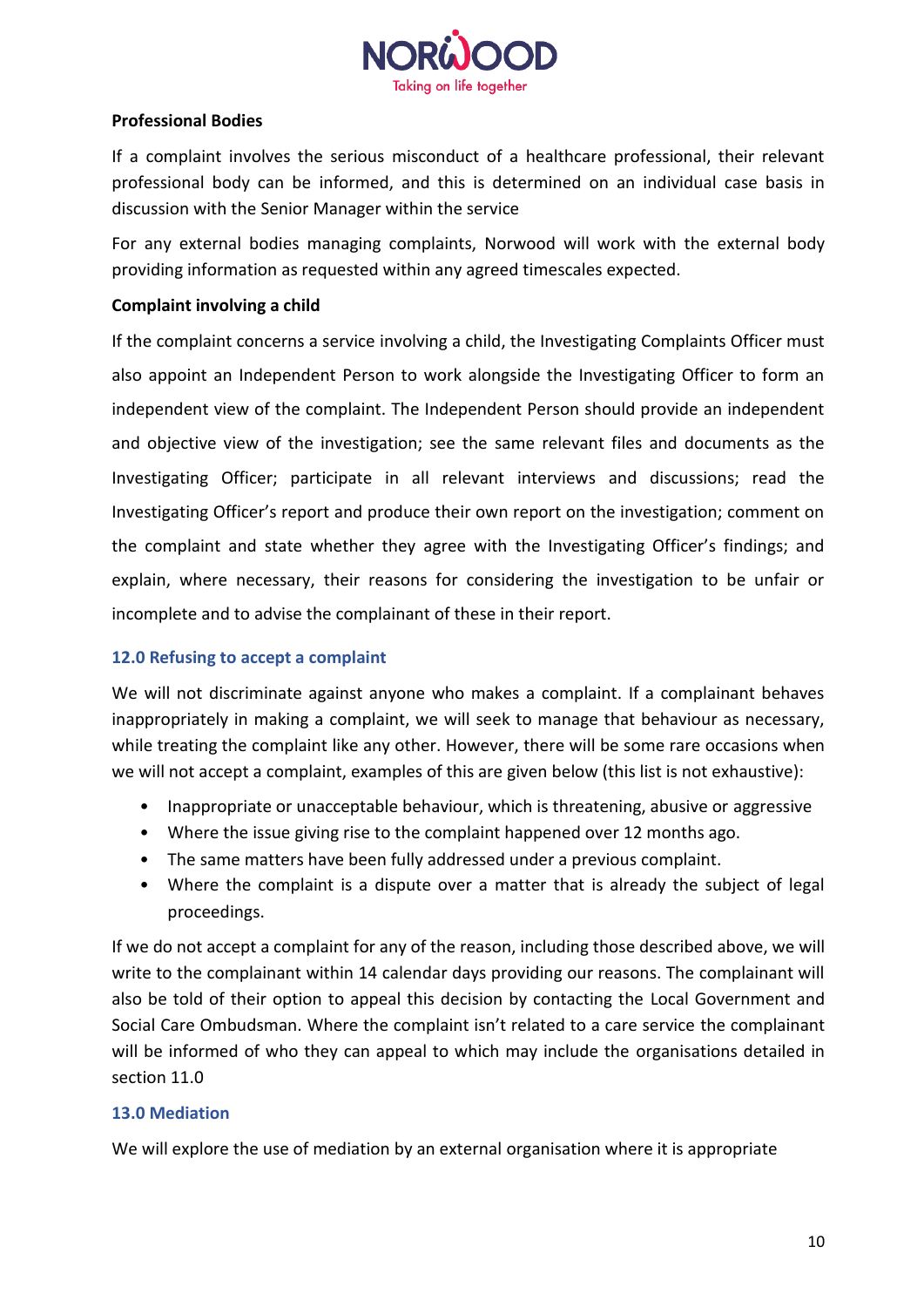

# **14.0 The Complaints Log**

A record will be held of all complaints raised and contain the following information:

- Each complaint received
- Subject matter and outcome
- Details of any reason for delay where investigations took longer than the agreed response period
- The date the report of outcome was sent to the complainant

Where complaints relate to a Service User, a copy of the complaint will be held in their care records so that the Service User can reflect on the recommendations.

Where complaints are raised by telephone, the log will include the date and time of the call, and this will be followed up with written confirmation of the areas discussed.

Where a complaint indicates the potential abuse of Service Users, safeguarding policies will be followed as per local authority expectation and necessary notifications made to the Care Quality Commission. The Local authority's reporting procedure for notifying them of complaints will be followed.

Where complaints are to be shared as part of learning, the complaint will be anonymised so there is no identifiable Service User information.

## **15.0 Investigations**

All investigations will be managed by using the following approach:

- Investigating the facts
- Assessing evidence
- Review of records
- Interviewing those involved

Where necessary, advice and support will be sourced via senior managers within the organisation. The complaint must be investigated by a member of staff with the knowledge, experience, and seniority to undertake the investigation robustly.

Confidentiality of information will be always considered, and staff will adhere to the confidentiality policies and relevant codes of practice.

If an investigation of a complaint results in disciplinary action of staff within Norwood, the complaint will continue to its conclusion. The complainant will be informed that the investigation has led to disciplinary process, but the details of the outcome or ongoing investigation will remain confidential.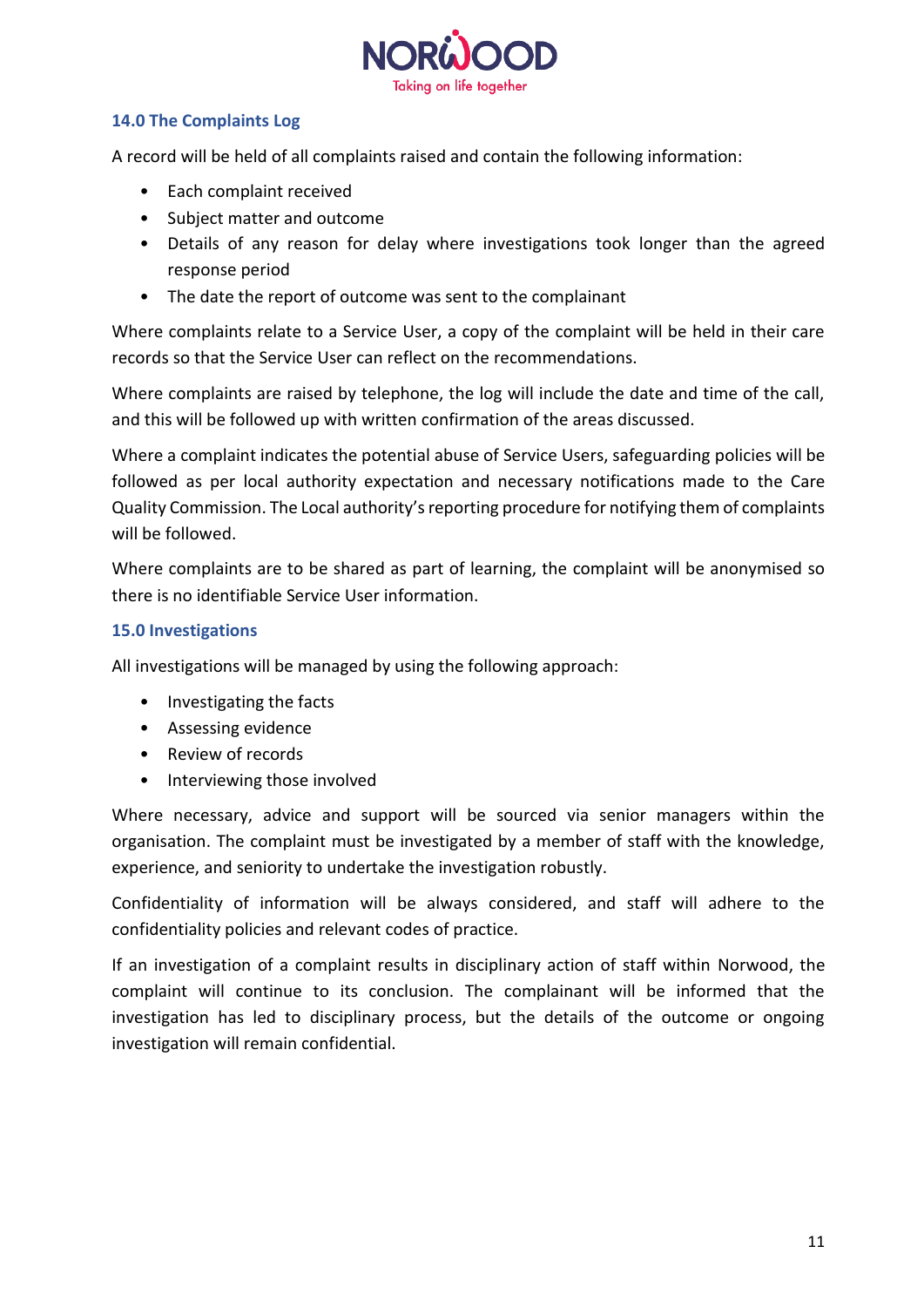

## **16.0 Compliments**

Receiving compliments is an opportunity to celebrate and recognise success. Norwood will ensure that:

- All compliments are shared with staff and displayed in a public area to highlight good practice
- Compliments are anonymised or permission sought before displaying
- Numbers of compliments received are logged as part of a quality assurance programme within services.
- Verbal positive feedback from Service Users and relatives is also deemed as compliments and will be recorded and shared with colleagues
- Compliments form a core agenda item at staff, Service User, and relative meetings

Managers must include compliments to their daily update for Operations Managers to share.

## **17.0 Suggestions**

Suggestions can be made verbally or in writing and generally are in response to seeking a means of changing practice for the better.

- Suggestions are not complaints, but in some circumstances, if they are not considered or actioned, they could lead to a complaint
- When suggestions are raised in meetings or as part of a conversation, these will be documented and then outcomes of such suggestions recorded to show consideration
- Staff will be encouraged to share their suggestions or suggestions received by relatives and Service Users with the Service Manager
- The Service Manager will consider implementing a suggestions system to encourage comments from Service Users, staff, and visitors

## **18.0 Audit**

Regular monitoring and audits will take place to ensure that staff are upholding the Complaints Policy. Theme and Trends will be reviewed and reported monthly and be submitted to the Board.

## **19.0 Regulated Legislation**

- Compensations Act 2006
- The Care Act 2014
- The Health and Social Care Act 2008 (Regulated Activities) Regulations 2014
- Human Rights Act 1998
- The Local Authority Social Services and National Health Service Complaints (England) Regulations 2009
- Mental Capacity Act 2005
- Mental Capacity Act Code of Practice
- Data Protection Act 2018
- UK GDPR